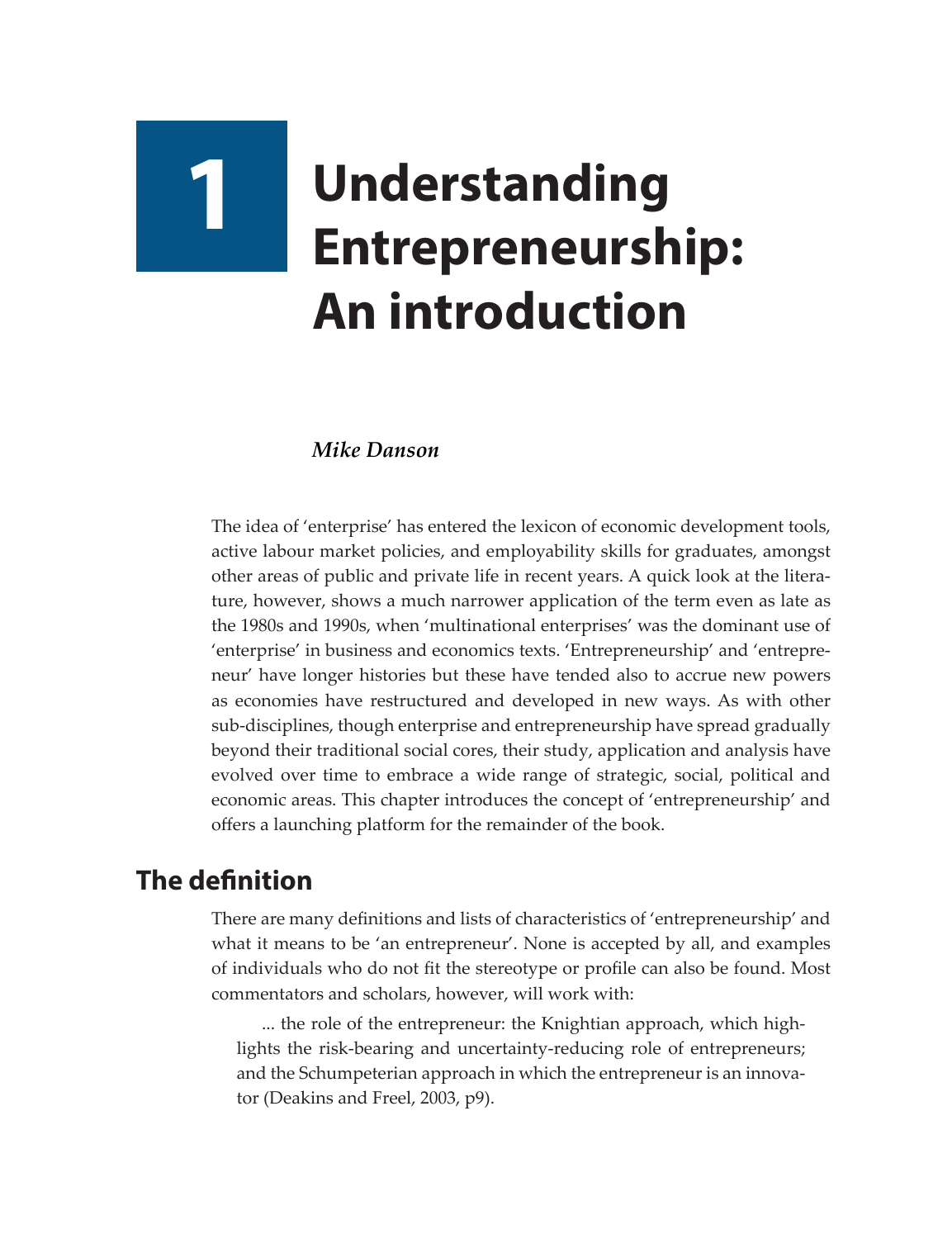Timmons and Spinelli (2008), who have been highly influential in promoting the concept and application of entrepreneurship to the creation of new firms, identified the central themes or driving forces that dominate the dynamic entrepreneurial process as being:

- $\Box$  Opportunity driven
- $\square$  Driven by a lead entrepreneur and an entrepreneurial team
- $\square$  Resource parsimonious and creative
- $\square$  Depending on the fit and balance among these
- $\Box$  Integrated and holistic.

If we unpick such working definitions, it can be seen they include the proposition that an entrepreneur is an individual – and so many studies focus on the personal characteristics, as we shall explore, although family businesses have always been a key part of the economy and so a focus of the research agenda. Also, however, the rise of not-for-profit businesses, which are run by entrepreneurs for a common or wider good, have attracted much attention and these are now an essential part of any consideration of where and how entrepreneurship is practised. Interestingly, the idea of the lone entrepreneur, with characteristics of risk taking, creativity, motivation to be their own boss and so forth, has been applied beyond the context of small and medium enterprises to much larger corporations where specialist managers operate within departments; this has led to interest in corporate entrepreneurship being linked to the core study of new, small and growing enterprises.

Within this brief introduction, it is apparent already that these terms of 'enterprise' and 'entrepreneurship' are fuzzy concepts which mean different things to different people, and are applied somewhat loosely in different contexts, disciplines and policy areas.

#### **Do you know an entrepreneur?**

In the mid-1990s, when the regional development agency for Scotland investigated why there was a lower rate of new business start-ups than in other parts of the UK, and indeed than much of the European Union as constituted at that time, they surveyed members of under-represented groups about their knowledge and attitudes to entrepreneurship and enterprise. However it was defined, and despite using prompts to try and make the concept clear, still over half of respondents claimed they did not know an entrepreneur. For most people in society, and in just about any economy in modern times, it might be thought they must surely be related to, know of or otherwise recognize someone in their community who could be considered as an entrepreneur, so this finding was surprising.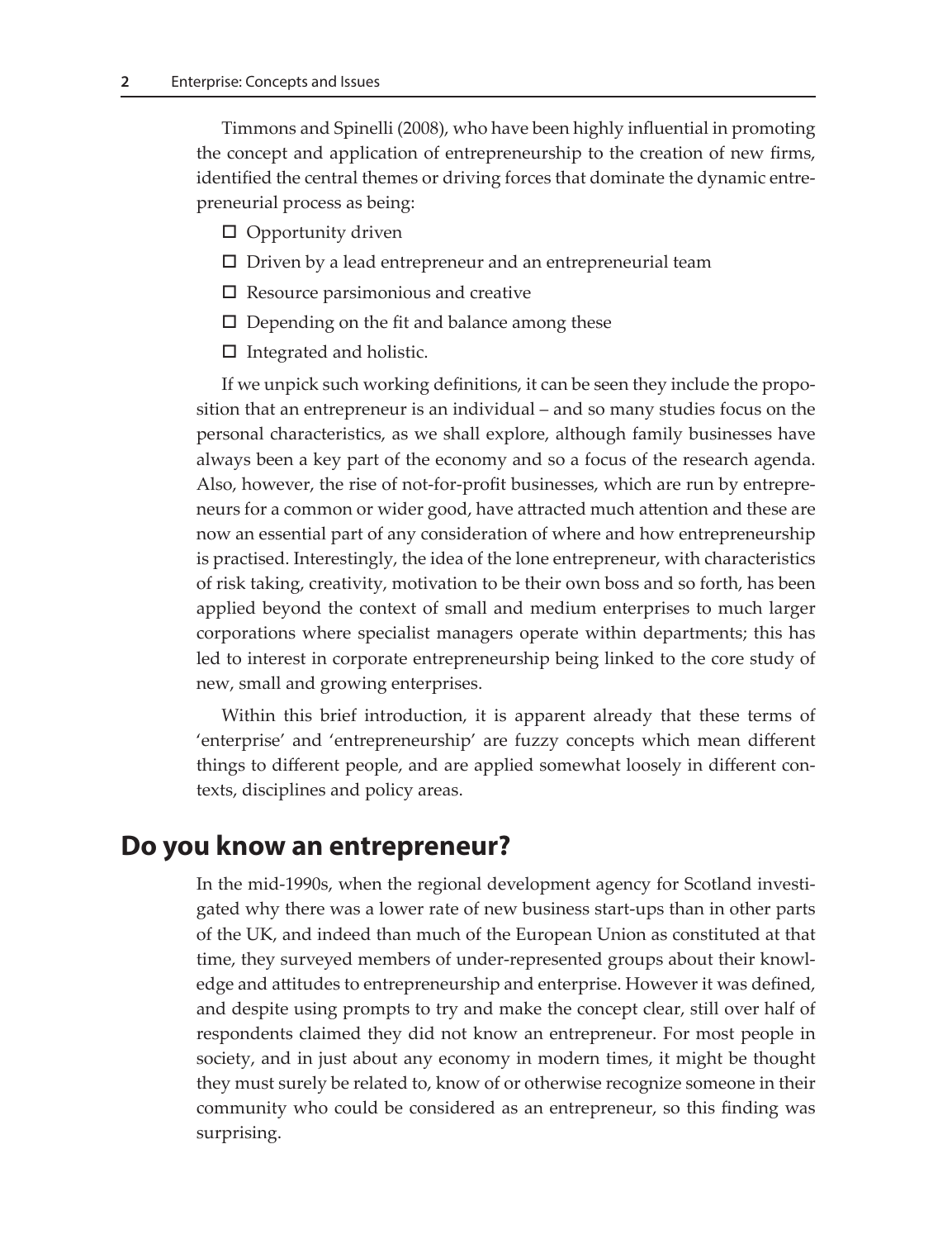Even where it seems that there should be recognition and agreement over the use and meaning of the terms, such as in this survey, many had difficulties in understanding what and who is being referred to. This book therefore introduces entrepreneurship and enterprise from an academic perspective, based on theories and applications. It provides the basis for understanding the concepts, their origins and development, and how they have evolved and been applied. Knowledge and appreciation of the growing use of enterprise and entrepreneurship in wider forms is introduced in chapters on creativity, leadership, internationalization and other features which demonstrate the porous boundaries of the subject. Being able to integrate these various dimensions into analyses of individuals, firms, industries and economies, and to borrow from other disciplines to inform such work will enhance understanding.

Research on the role of SMEs and of new firms in the economy has revealed that regions and nations with high rates of start-ups also show high 'death' rates and, in aggregate, overall growth in the numbers of enterprises (Ashcroft and Love, 1996; Greene and Mole, p. 25-26). The significance of this churn, which is greater in the more dynamic cultural environments of the core regions of most economies, means that being aware of the drivers of exits, closures and failures of firms is essential if start-ups and entrepreneurship are to be understood more fully (Deakins and Freel, 2006, p. 5).

Growth of the firm through expansion into new markets and internationalization has been studied from the early days of interest in enterprise and multinational enterprises especially, but the different factors, features, constraints and opportunities faced by smaller companies requires a dedicated appreciation and discussion of these issues for new and growing businesses.

As larger operations are considered in entrepreneurship, with separate parts of the firm having their own managers, objectives and relationships, so the divorce of ownership and management leads to a need to consider the role of leadership within the company. An examination of different aspects of entrepreneurial leadership within the organization has therefore come to feature in wider considerations of all sizes of business. Managing risk is a key role and responsibility for those who and manage enterprises, regardless of size, sector or complexity, so that within the underlying theories on enterprise and entrepreneurship, rewards for taking risk is cited as crucial to understanding economic and personal motivations; together with the extension of entrepreneurship into larger firm environments, these demand consideration of the importance of business ethics in these contrasting contexts.

Although there is a tendency amongst some academic and business development agency practitioners genuinely to conflate the study and the application of entrepreneurship, this book is not, however, about how to start a business, raise

**3**